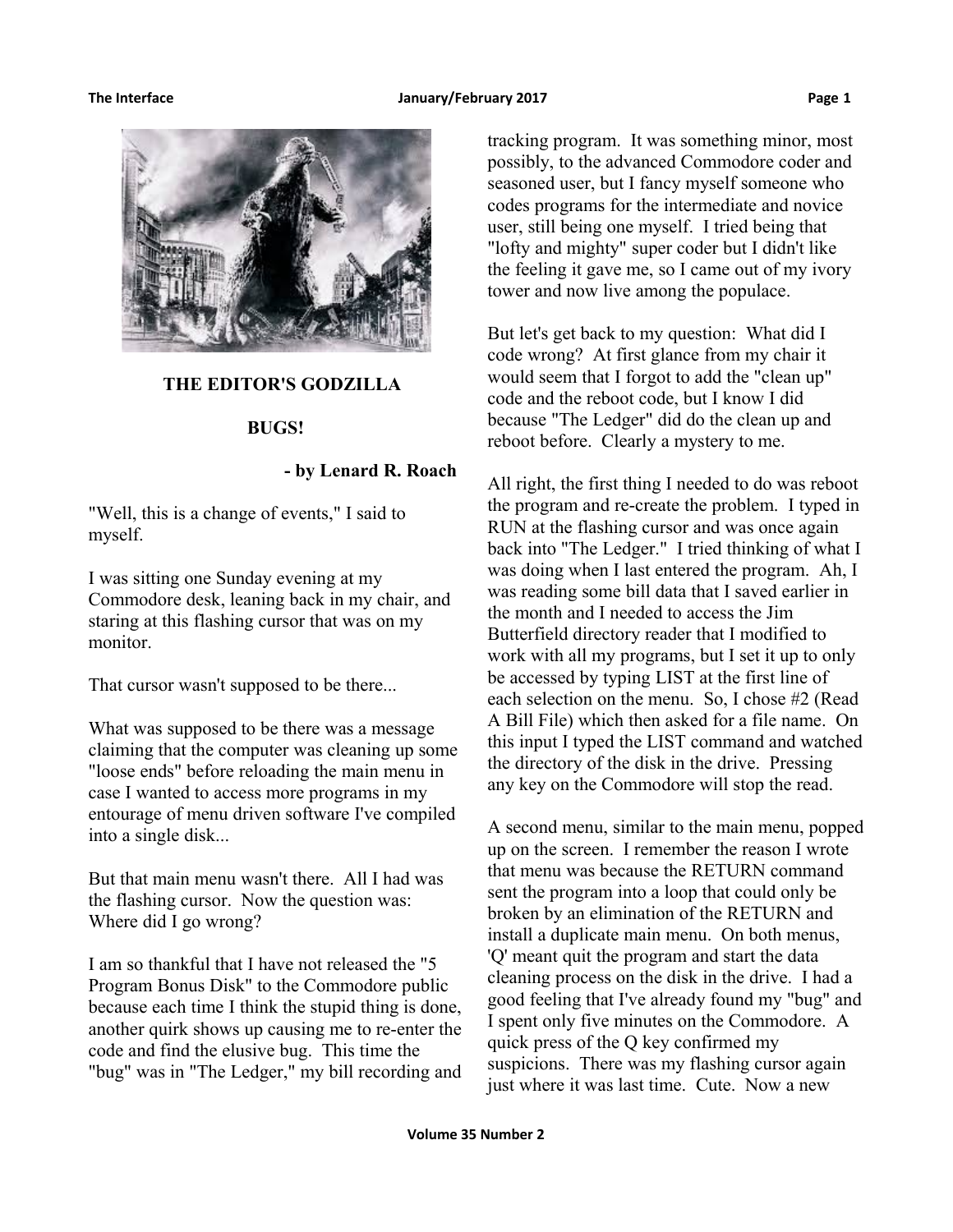task arose...

Where in all this code did I put this subroutine for the second menu?

To answer that question I would usually print off the code onto a Commodore printer, but with mine being in need of a ribbon, another avenue had to be explored. Thankfully, Commodore, in their genius, allowed the Commodore 64 and the Commodore 128 in 64 mode to scroll through a BASIC program, one line at a time, with about a one second hesitation between lines by simply holding down the CTRL key after you type LIST on READY. Using this feature, I was able to find the broken subroutine in about five minutes. Naturally, the subroutine was near the bottom of the text, but it didn't matter. After thinking about a fix, I concluded a simple GOTO command plus the line number to the clean up subroutine would do nicely. After creating a new line number and inserting the GOTO, I re-saved the program using using the " $\hat{a}$ " function provided in the user's manual. Now to run the "fixed" program.

At first relaunch everything went all right. All my menu commands worked the same as well as my functions. When I came to the second menu I had good news and bad news: The good news was there was no flashing cursor; the bad news it was replaced with ...

# FILE OPEN ERROR.

Cute.

I know I opened a file at the beginning of the program in the Set Up subroutine, but I couldn't delete it or else it may throw off any other subroutine that needed the OPEN line. A quick fix was to go to the line referenced to in my new GOTO and add a CLOSE15 command, which is what I did. After doing so, I re-saved the program and rebooted it (using the RUN command) and quickly blitzed through to the problem and, upon

hitting Q, I was met with...

SYNTAX ERROR IN (#)

# ARGH!

I've only been working on "The Ledger" for thirty minutes but it felt like hours since I was putting a lot into it, and it was getting late; I had to work in the morning. By now I had the line number memorized so I just typed it in a LIST command and rewrote the whole line to read:

# CLOSE15:OPEN15,8,15:PRINT#15,"V":CLOSE 15

I know there are a lot of OPEN and CLOSE channels in "The Ledger," but when I saved and ran the program the third time, it finally did what I needed. It finally worked, so I quickly adopted the Army cliche, "If it ain't broke, don't fix it!" What was broke was broke no longer, so I'm going to let it stand -- until the next glitch.

What's the moral of this story? Programming in BASIC has it's ups and downs. Few things feel better than writing subroutine after subroutine, tying them all together with several GOSUBs and GOTOs, and running the whole thing on your Commodore. Fixing bugs and problems is just par for the course. A good "punch in the arm" for any coder is when a total stranger recognizes you, comes up, shakes your hand, and says something like, "I use your software and it's great." That little comment could bring more ideas to a template, and more software.

# The Next Issue Of The Interface Should Be Out Sometime Around May  $15<sup>th</sup>$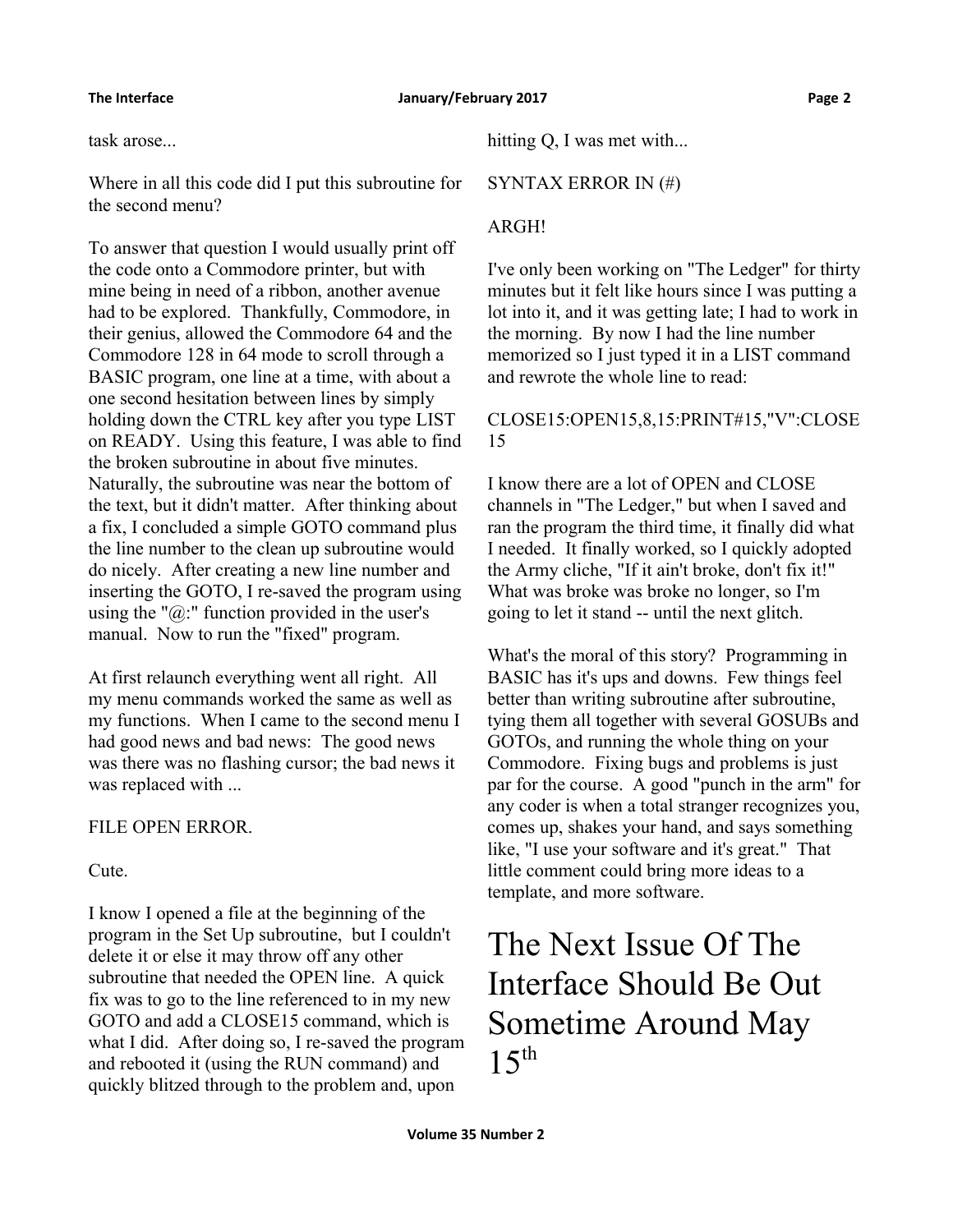#### **The Interface January/February 2017 Page 3**



### **MONTHLY MEETING REPORTS**

#### **January 2017**

#### **-by Robert Bernardo & Dick Estel**

We had our biggest attendance for many months in January, thanks to a new member and the appearance of one we haven't seen for four years. Brad Strait not only made a long overdue appearance, but he paid his dues and said he would probably be able to attend more often. Meanwhile Bruce Nieman, who attended his first FCUG meeting in December, joined the club. Welcome!

Others in attendance were Greg Dodd, Louis and Vincent Mazzei, Roger Van Pelt, Robert Bernardo, and Dick Estel.

Dick presented the annual financial report. The treasury was down slightly from last year, but we have had very few expenses, so there will be enough for any costs that are likely to come up during the year.

There was a lengthy discussion of CommVEx. With the Plaza Hotel unable to guarantee a room until April, Robert booked the nearby California Hotel. There were certain limitations, including

no Friday set-up and the need to remove all equipment at the end of the day on Saturday. This did not go over

well with a number of people who have attended in the past, and a "rebel force," including members of our now former co-sponsor club in Las Vegas, are apparently planning a competing event for the same weekend. CommVEx will proceed as planned, and time will tell how things work out.

Robert discussed several possibilities for demos at CommVEx, including some that would be on video if the demonstrator is not able to attend.

Louis and Greg reported that they are discussing the formation of a new user group, one that will support all the many orphan computer platforms, such as Radio Shack, Texas Instruments, Atari and others. The tentative name is Classic Platforms United (CPU), and details will be revealed as they are developed.

Robert showed a section of a new Brian Bagnall book, "Commodore - the Amiga Years." The .PDF file was only available to Kickstarter backers, Robert being one of them.

Also we saw the first 12 minutes of the new film, "Viva Amiga, the Story of a Beautiful Machine" which had Amiga engineers and historians talk about the history and current state of the Amiga computer. It is available on Hulu and on iTunes, disc formats coming later this year.

Members watched as Bruce booted up his Amiga 2000 for a quick look. This demo was very short since he had to leave early, but we were able to discover that it had a 68040 processor and a graphics card. Bruce said he will be it back for the next meeting.

Roger displayed a collection of updated Commodore games on a flash drive. They have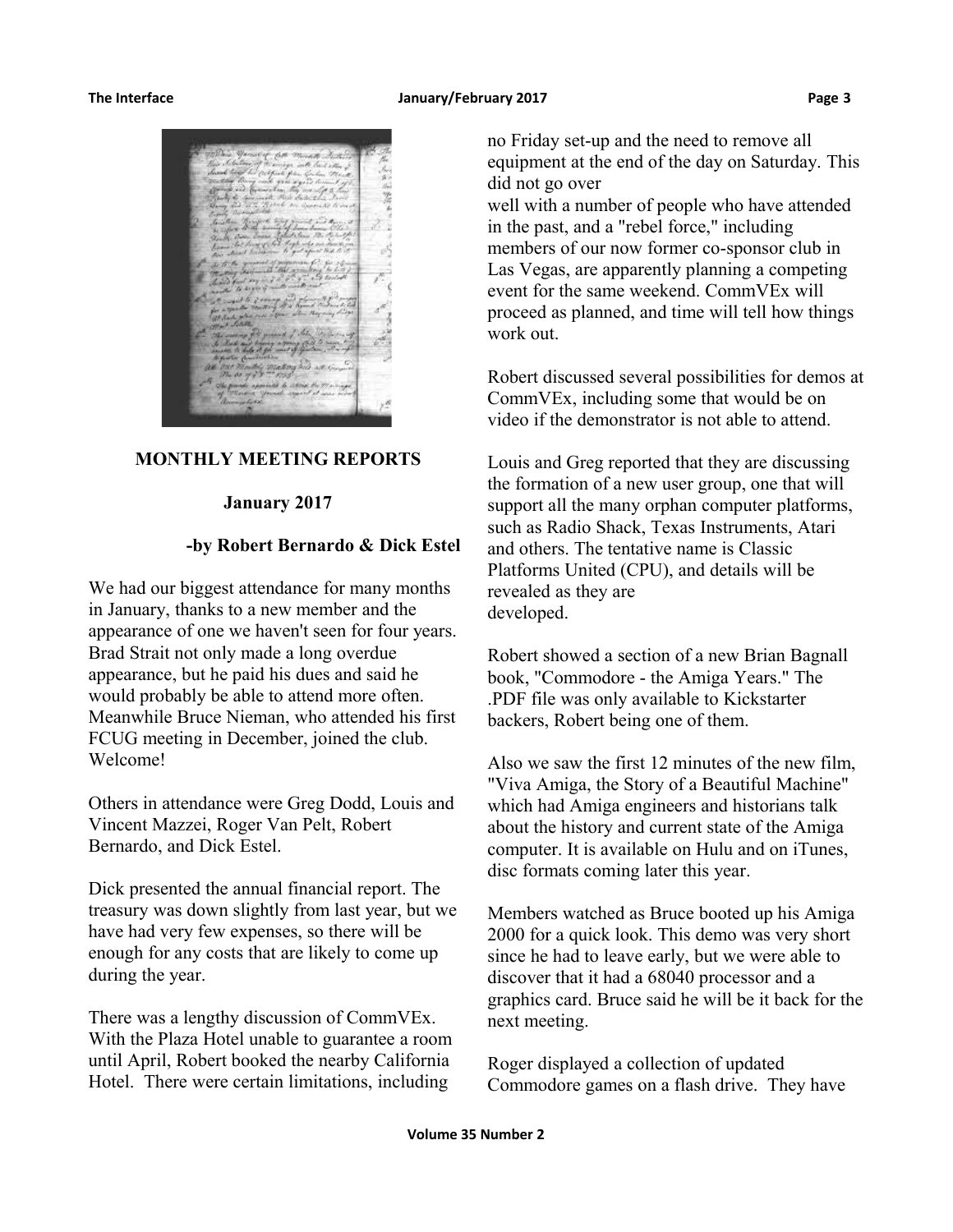been configured to be as much like the arcade versions as possible. We saw Frogger, Donkey Kong and Jr. PacMan, while Greg demonstrated his proficiency, rarely getting "killed."

# **February 2017**

# **-by Robert Bernardo**

Driving from Stockton, president Robert arrived to the meeting 20 minutes early. He started setting up the equipment. V.P. Roger arrived later, and both of them set up their various computer hardware bits. Roger helped Robert set up the two Dell 2001FP monitors Robert had recently bought from the East Bay Area. The Dell's had VGA, DVI, s-video, composite inputs, and a stereo headphone jack/stereo speakers. The Dell's were not your ordinary flatscreen LCD monitors, because they could scan down to 15 KHz and thus were usable with classic Amigas with the appropriate RGB-to-VGA adapter. Also under s-video and composite modes, they were NTSC and PAL-compatible.

Eventually, members Brad, Louis, Vincent, and Greg came in, and everybody started ordering their food. While everybody waited for their food, Robert informed the group that Maker Faire was coming to San Mateo in May, and once again, an application was put in to have a classic computers' exhibit. He also said he would be traveling to the Pacific Northwest in April so that he could check up with the Living Computer Museum, the venue for the June Pacific Commodore Expo NW. As for July Commodore Vegas Expo, he reconfirmed with Louis about the presentation on modding the Plus/4.

Just as the guys finished lunch and started seeing part 2 of the video, "Viva Amiga: the Story of a Beautiful Machine," member Bruce dropped in, and Roger and he went out to bring in Bruce's Amiga 2000 system.

As they were setting up, Robert showed the new Ray Carlsen power supply for the VIC-20 (early model) and the Canadian 3D-printed, VIC-20 cartridge case for the Final Expansion 3, Rev. 11

Back to the A2000, Louis and Robert verified that it was running OS 2.0. Then Louis opened up the machine so that everybody could see what was in it – an A2320 scandoubler board for VGA output, a Progressive Peripheral & Software 68040 28 MHz. board with 16 megs of Fast RAM, a Supra board with 4 megs of RAM, a MegaChip for 2 megs of Chip RAM, and a Trumpcard SCSI board with a 120 meg. hard drive. It was a very capable machine.

However, on closer examination, Louis discovered corrosion "fuzz" on the legs of the old Ni-Cad clock battery. Both Robert and Louis urged Bruce to have the battery replaced as soon as possible so that no more damage could be caused. Louis even offered to replace the battery at the next club meeting, a task that would not be easy to do because the various boards and the internal power supply in the Amiga would have to be removed.

Then Robert and Roger concentrated on Commodore 8-bit business. Without JiffyDOS in the Vincent's VIC-20, Robert couldn't figure out the long commands to open the .D64 files on the Compactflash card in Robert's uIEC-CF. Oh, well, the VIC-20 programs of \$B, Maxi-Edit, and Cask Jumper would have to wait for another meeting.

For the final part of the meeting, Robert and Roger tried to make sense of the C64 educational program, "Bear Jam", for the Chalkboard Powerpad. In past meetings Robert had brought what he thought were all Chalkboard Powerpad programs – Leo's Links, MicroMaestro, and Leo's Lectric Paintbrush. However, he recently discovered that Bear Jam was available for download, but he didn't discover where the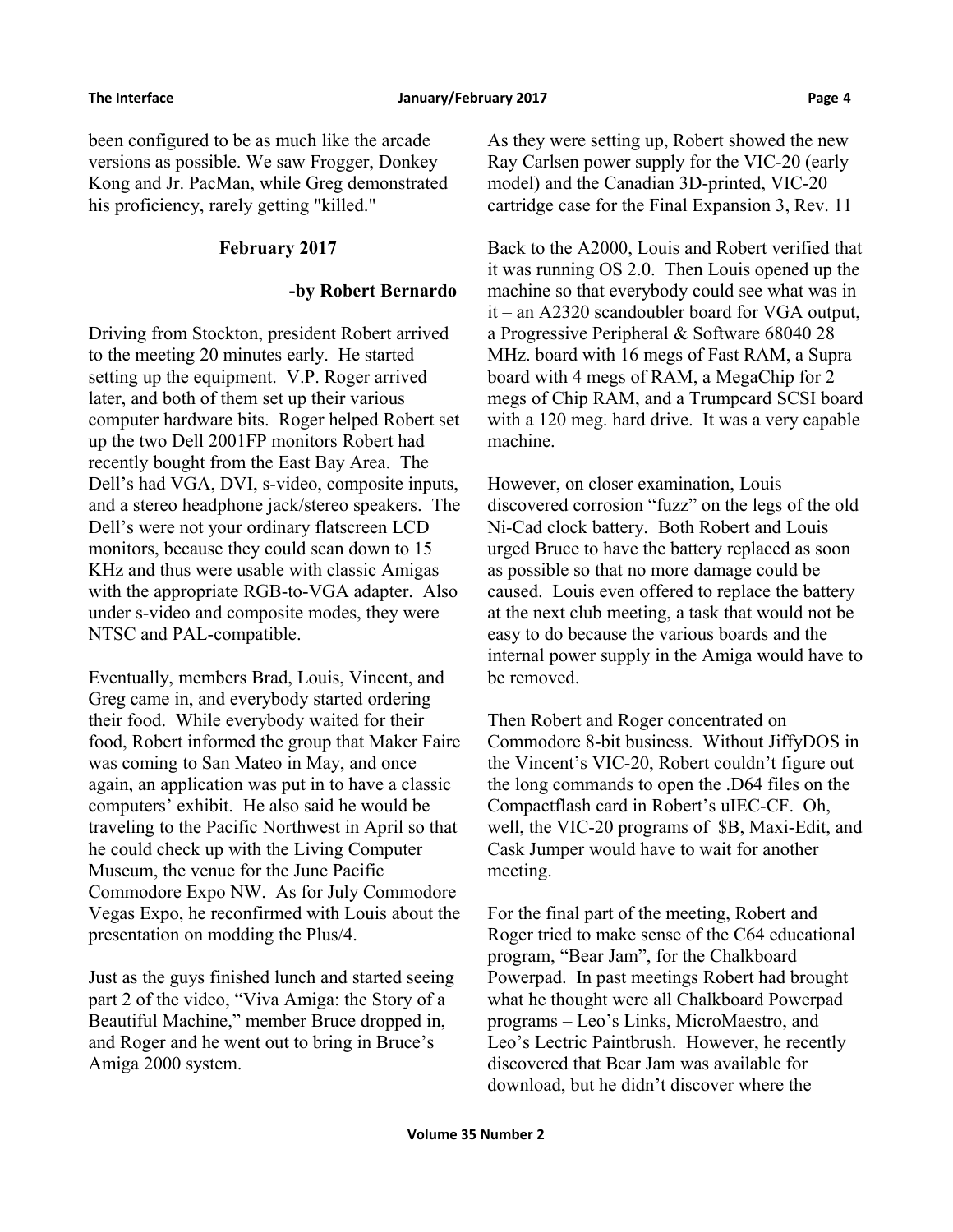instructions were. Thus, Robert and Roger were poking at the Powerpad, trying to make Bear Jam do something for some purpose. They found some pressure points on the Powerpad which activated some graphics on the screen, but what did they mean? After many minutes of trying to discover the meaning and the manner of the program, they both gave up and promised to make a concerted effort to find the instructions on-line



 **THE VIC 20 IN THE MOVIES!!**

One of my Commodore contacts on Facebook told me that the VIC-20 was appearing in the new movie, "John Wick: Chapter 2". He even joked, calling the machine a Wick-20. So, I had to go to the cinema and verify this information. I saw the movie, and there was a retro-communications center, complete with corded, dial telephones; operator-controlled, telephone switchboards; upright, manual typewriters; pneumatic message tubes, and a VIC-20!

The first appearance of the VIC happens at about 1 hour, 12 minutes into the movie. It appears for a second or two -- a close-up of the full computer with fingers hitting the keys. The next appearance happens near the movie's end at 1 hour, 53 minutes. First, a close-up shot of fingers typing on its keyboard, then a shot of the monitor (which looked like a green screen or black-and-white monochrome monitor... hey, the shot was only a second or two and so, it was difficult to study it),

and then a final close-up of the RETURN key with a finger pressing it. On the screen were supposed to be John Wick's accounts being cancelled/deleted. The background was dark with the information being typed into the lighter foreground (inverse). The font and blanks where the information was being inputted were large, but the shot was so brief, I couldn't tell if the movie makers were using the VIC's native resolution (maybe another computer was used to display the info).

With repeated viewings of the movie, another user could be more exact on what was shown. Of course, when the DVD, Blu-ray, and digital file become public, then you freeze the exact shots and add/correct to what I wrote here.



# **People Still Use the Amiga Today, and New Viva Amiga Documentary Shows Why**

Debuting at MAGfest this weekend (January 7, 2017), the new film gathers developers and fans across Amiga decades.

# **-by Jeremy Reimer**

Many years ago when I began writing the History of the Amiga, I was surprised there were so few accounts of what was truly a remarkable computing platform. Fortunately, time, nostalgia, and Kickstarter have combined to make many more recollections possible. Case in point –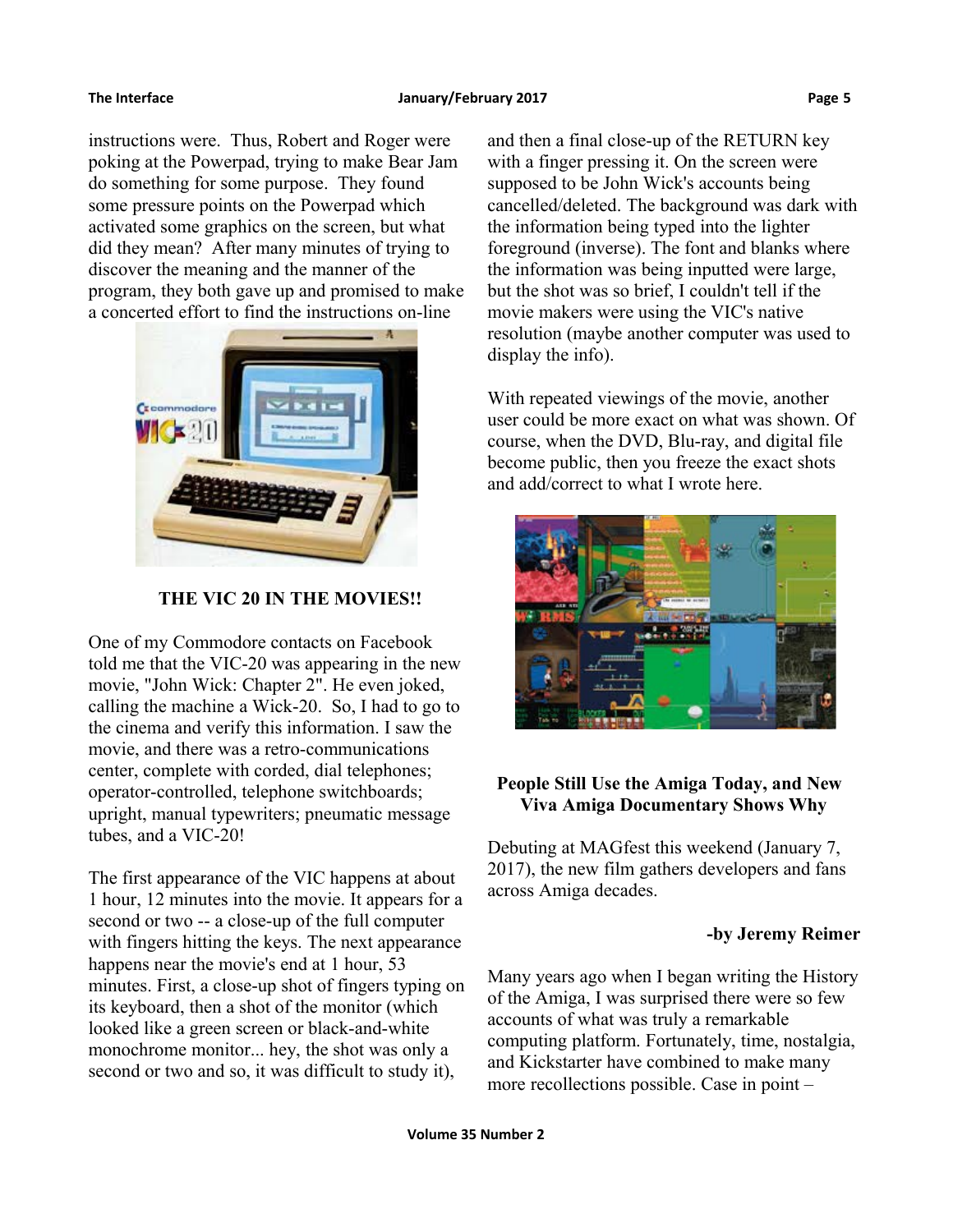#### The Interface **The Interface Construction Construction** Danuary/February 2017

director Zach Weddington was able to raise funds in 2011 to make a documentary called Viva Amiga, and it's now available to watch in 12 languages and several streaming formats. The movie premiered at this week's "MAGfest", an annual games and music celebration outside of DC.

Viva Amiga is a wonderful look at the the history of the platform, the people who built it, and the users who loved it. The opening title says it all, "One Amazing Computer. One chance to save the company. One chance to win the PC wars." This message sets the stage nicely for a dramatic and passionate tale.

Viva Amiga starts with the dramatic launch party for the Amiga 1000 at Lincoln Center in 1985, next jumping back in time to cover how Jay Miner and his colleagues started the Amiga project. It highlights the Amiga's strengths in graphics and video, saving a special mention for the Video Toaster. The excitement of Amiga developers and users at the time comes through clearly in the documentary. One of them describes the most passionate users as "people who weren't striving to be millionaires. [They were] people who were striving to express themselves in new and creative ways."

The fall of Commodore in 1994 is covered briefly, as are the many attempts to revive the Amiga platform that followed. An interview with Trevor Dickinson, CEO of A-EON (one of the few attempts that succeeded), covers the then-imminent release of the Amiga X1000 tower running Amiga OS 4.1. There is some footage from the AmiWest Expo in 2010 that celebrated the 25th anniversary of the Amiga. (Amazingly, I attended this event—I even have the t-shirt—but completely missed meeting Zach at the time!)

Throughout, the film uses both close-up shots of real hardware and painstakingly-crafted 3D

renders of the same. This juxtaposition echoes the way that the Amiga existed in two forms - one as a real thing that people could buy, and the other as an idea that ignited people's imaginations.

The film also has some great interviews with key Amiga engineers like RJ Mical, Dave Needle (who sadly passed away last year), and Dave Haynie. I also enjoyed the interviews with Amiga users, many of whom (like a chiptune DJ living in New York) are still using Amigas today. As one fan [Robert Bernardo] said, "Some people think that for the Amiga to be truly great it should die, because then everyone will think it's a true classic. But I don't think that way."

Even all these years after Commodore went bankrupt, it's remarkable Amigas are still being used, and new Amigas are still being sold. That lasting impact is partly why I've been inspired to document the history of this machine and its culture throughout the years. But even as someone deeply familiar with topic, Viva Amiga does a great job of telling the story of why the platform's legend remains active more than 30 years later.

If you couldn't make it to MAGfest, Viva Amiga is available now on iTunes, Vimeo OnDemand, Amazon, and Google Play among other platforms. [The release on DVD and/or Blu-ray is still to come.] For news on possible future screenings, follow the film on Facebook.

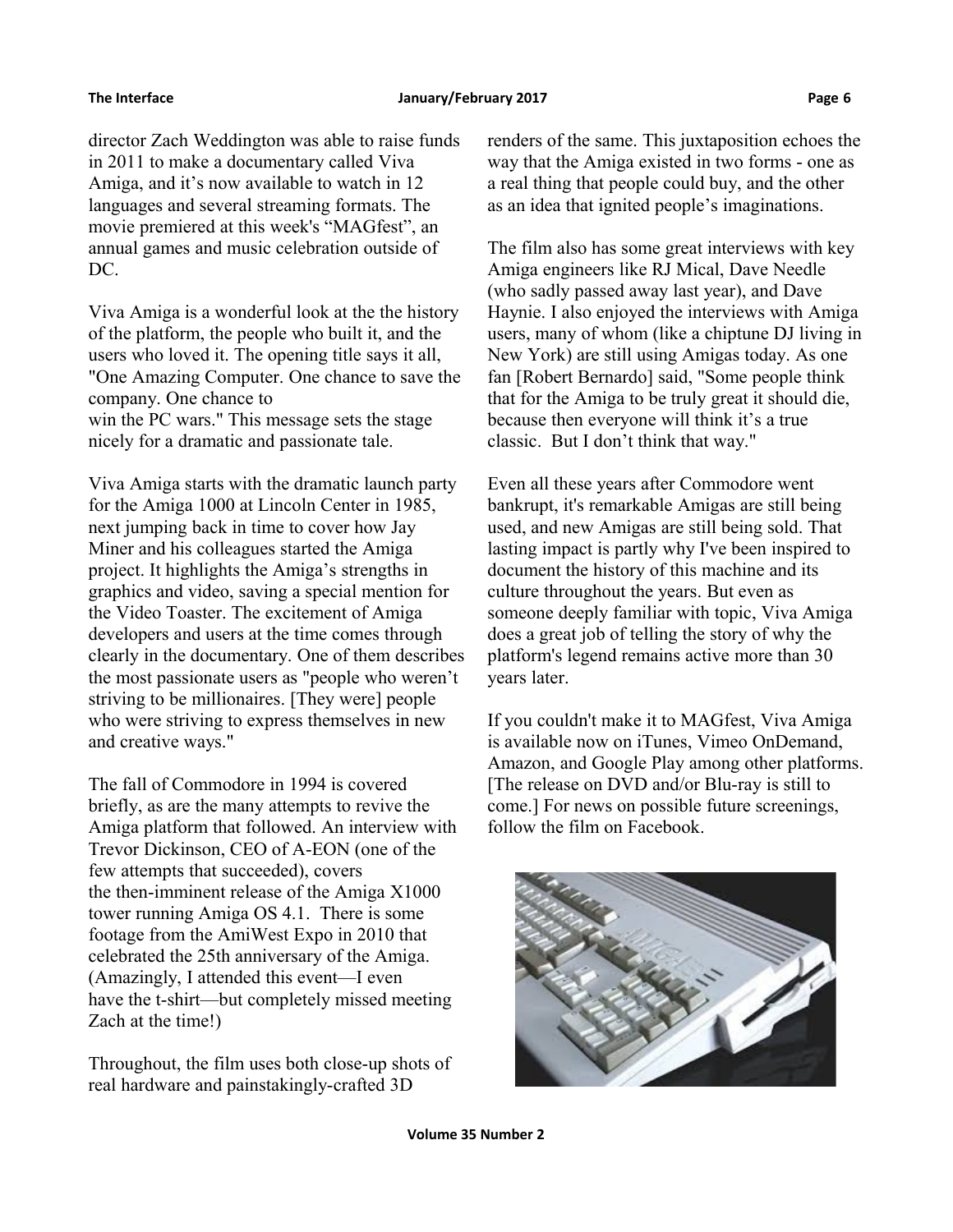

 **Member Biographies – Lenard Roach**

"Memory Lane," our series of articles honoring former members, is complete, and we have now moved on to current members. The interviewer is Dick Estel and he is responsible for any errors or misunderstandings that get printed.

Now let's get to know Lenard.

**The Interface**: Please provide brief biographical data: Place of birth, family status, education, occupation, current place of residence.

**Lenard:** I was born on April 5th, 1963 in the then little town of Olathe, Kansas at the Olathe Medical Center that sat at the corner of Buchanan and Santa Fe streets. I was born to Roger Robert and Rose Marie Roach. I was supposed to be the girl of the family, but surprised everyone when I arrived a boy. I am the youngest, but tallest of three brothers. The others are both tough guys and mother scum buckets in their own rights. Even with all of us being over 50 years of age, I wouldn't want to mess with my brothers in a lighted alleyway with the sun out. Redneck justice runs a weird lot. I currently work as a clerk (a.m.), courier (afternoons), delivery driver (p.m.), and a custodian (nights.) I hang my various hats in a little house in midtown Kansas City, Kansas in a small subdivision called Coronado Hills just off 62nd Street. This used to be military housing

during the Cold War but was abandoned in about 1972 and sold off to developers who made it into someplace for regular folk to live.

I am currently 53 years old. I is a high school graduate, the last graduating class of Olathe High in 1981. GO EAGLES! I would like to become a full time author so I can go to work in my underwear and work when I want and quit when I want and get a check in the mail every day.

**TI**: What is your first memory of being aware of home computers (not necessarily using one; just any knowledge of their existence)?

**LR**: I was working at the Venture Department store as the custodian in Overland Park, Kansas and saw that the electronics department had, right next to the Atari 2600s an Atari 5000. I wanted to figure out why a gaming system had a typewriter attached to it. I messed with it, but wasn't interested.

**TI**: Do you recall a time when computers were not a common fixture in most homes? Elaborate to your heart's content.

**LR**: Oh yeah! I thought that the 13" black and white TV was cutting edge, and the addition of a UHF band was way out of this world. Also, window air conditioners took up the entire window and, in many instances, busted window frames from being so heavy. A computer? That was NASA stuff and was always going to be in the hands of the government.

**TI**: What is your earliest memory of using (or trying to use) a computer – your own, a friend's, at work, in a store.

**LR**: Back in 1981, a classmate who was the only student in the computer class because he was so advanced, saw me walking by and asked me to sit down and try it. I don't know what computer it was, but I played the game he had loaded (I think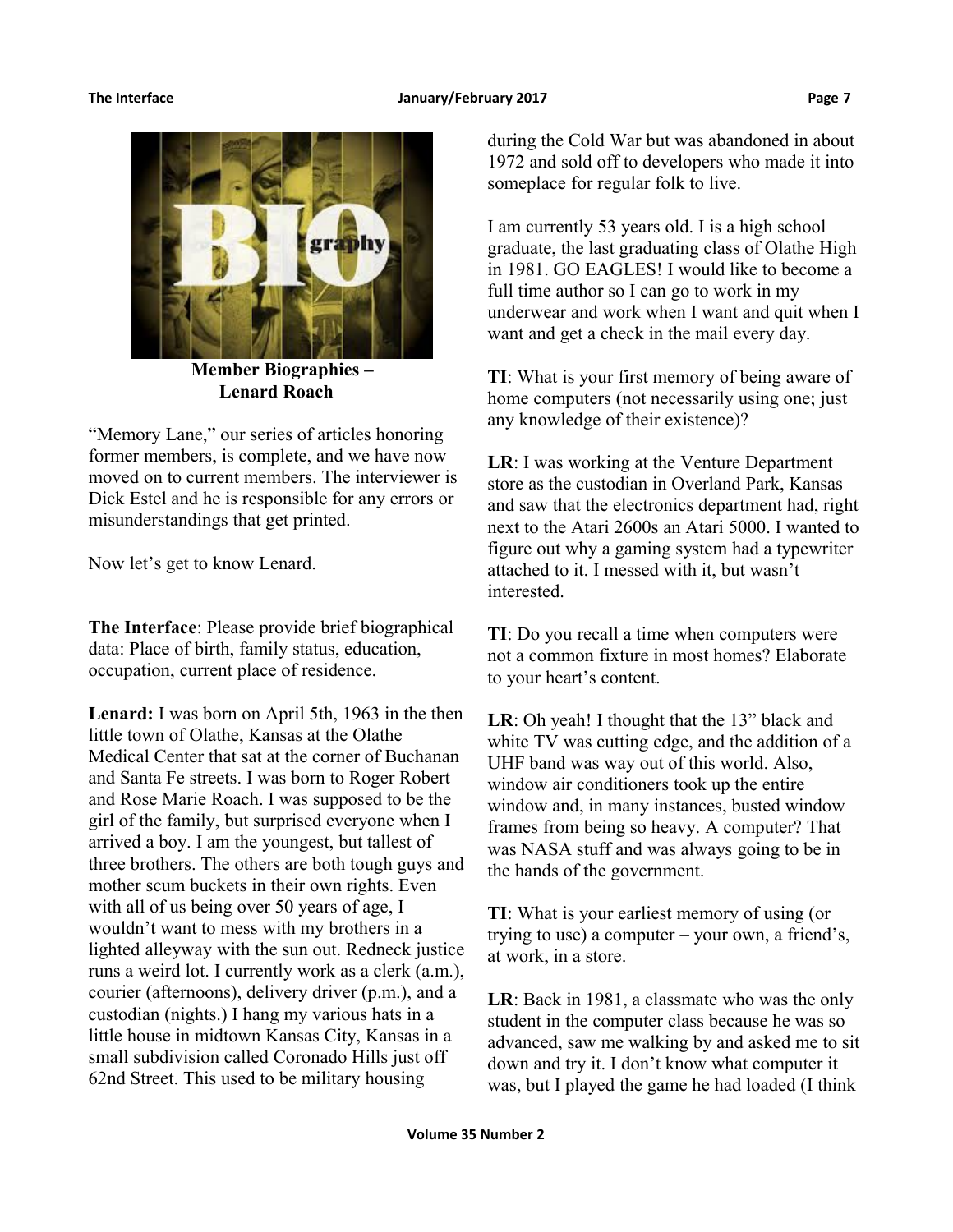it was a space shoot 'em up) and died in three seconds or less. I decided then that computers weren't for me; they would never replace the typewriter.

**TI**: When did you get your first computer and what was it? When did you get your first Commodore computer and what was it?

**LR**: My first actual computer was the Commodore 64. I got it as a hand-me-down for Christmas from my future ex-wife's best friend. I pounded that thing to death and sent it to the Commodore shop of College and Metcalf in Overland Park, Kansas dozens of times for them to fix it.

**TI**: What computers have you owned?

**LR**: I had a very short stint with a TI99-4/A. Darn thing didn't boot, so I pitched it. We currently at the RC4BCS have a Commodore 128 and all three major disk drives, two laptops that are functional and two that are FUBAR, one Mac Mini that I use for a TV in the kitchen, and the man/boys have various gaming systems and two game ready PCs

**TI**: How often do you use a Commodore computer - daily, weekly, monthly, rarely?

**LR**: Weekly. I use the Commodore 128 in 64 mode to keep track of my checkbook and to pay bills. I'm in current need of a printer for it, preferably an MPS 802, so I can use all the software I wrote for the Commodore to pay my bills.

**TI**: Did you ever use a Commodore of any kind at work or for work purposes?

**LR**: Negative. When I got into computers people were already trashing the Commodore for the faster and more memory IBM and IBM clones.

**TI**: Do you use a computer at work, and if so what type? How do you use it or what do you use it for? (If retired, answer based on your final year or two of work).

**LR**: Wow! Everything is computerized now. You can't even walk into the break room without running into a computer. I have a Windows 7 Professional that I use as a register at the convenience store and another Windows 7 Professional for the office in back.

**TI**: What computer-type devices that are not specifically a laptop or desktop do you use (iPad or other tablet, smart phone, other)? Have you used any in the past that you no longer have or use?

**LR**: My "little buddy" has been my iPhone 4 which is only good for music, internet (when wifi is available) and iNotes. The old phone is small enough to fit perfectly in my hand and I use it mostly for making writing easier when I make a stop in my job as a delivery driver. I write while the vehicle is being unloaded/loaded. I also break the law and sometimes write while driving, so if any officer is reading this, look out for a fat guy in a delivery van doing what seems be to texting and driving. (NOTE FROM DICK: A look at the map shows various US and state routes that can be used to bypass KC and the mad deliveryman.)

**TI**: If you have a spouse or children, what is their computer use?

Have their own computer or device Use your equipment Do not use it

Which person in your family uses a computer at home the most?

**LR**: Oh my Lord! My house is a computer paradise! I've got computers in every room in the house, with cell phones being used in the bathroom. Xbox, Playstation, PC, Mac, you can't take five steps in my little hovel without stubbing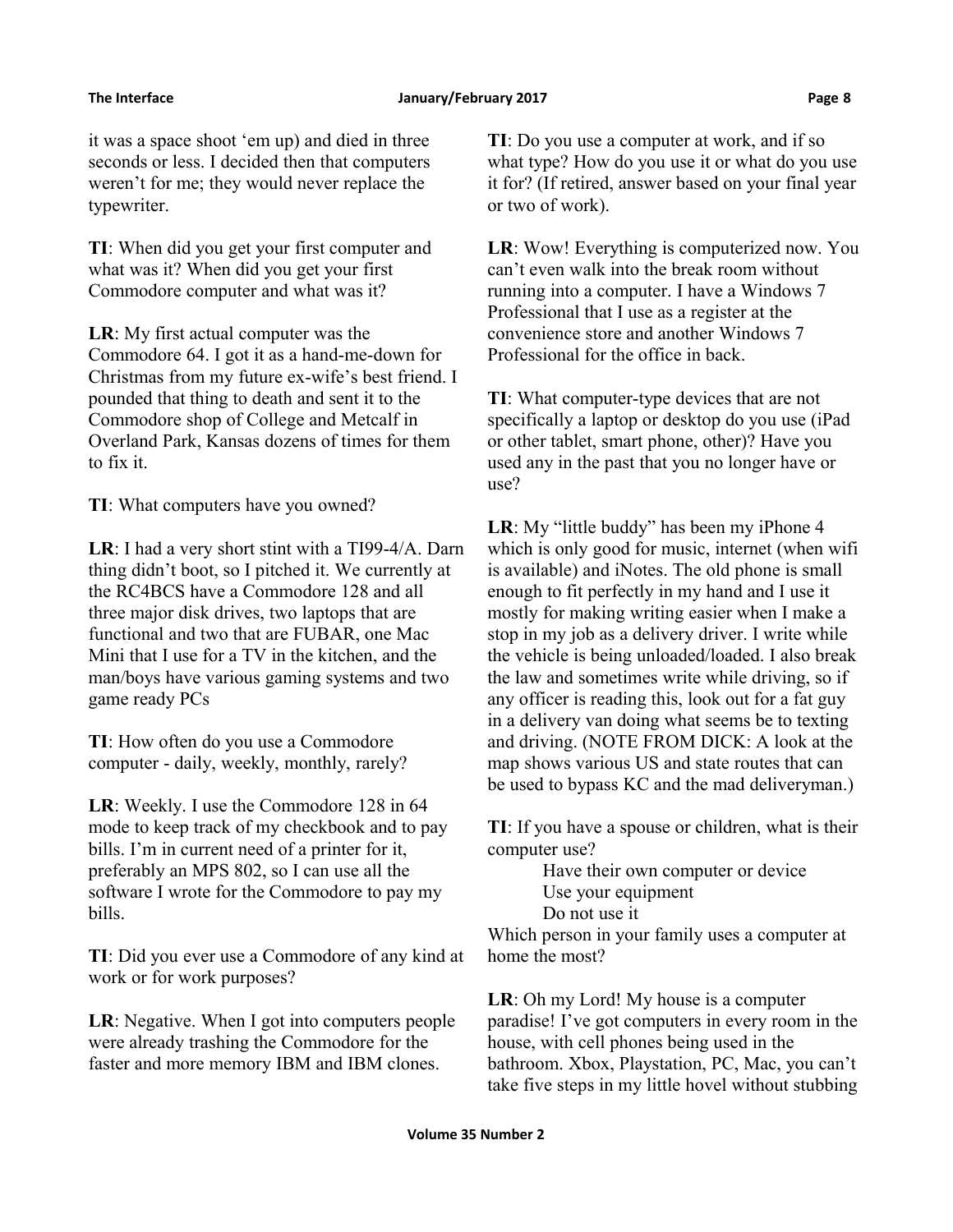your toe on a tower or game console. If I sold all this, I could pay my debts and come to CommVEx 2017 on the kids' dime! Funny part of it is, they do not touch my Commodore or my laptop. These have been declared sacred and untouchable under curse of death, somehow...

I think it's a three way tie for computer use, but I dominate the productivity part of the equation while the boys in my home game themselves sick, but it's the reverse for cell phones. The boys use their phones for productivity and Dad uses his phones for music and internet.

**TI**: What Commodore magazines did you subscribe to or read, and which did you find most helpful?

**LR**: All of the magazines I read (Gazette and RUN) were extremely helpful, but RUN took a personal interest in me back in 1992 and gave me \$150 for a 26 block program called "Check It Out" so RUN is my favorite magazine out of them all. Gazette was more for the advanced programmer while RUN catered to the newbie and wanna be's, which was who I was at that time.

**TI**: What are your predictions or expectations for the future of Commodore brand computers?

**LR**: I think that Commodore has a market available for it now as things are starting to spin back to where retro is cool again. If Commodore would play on its retro style I think it can have a bigger chunk of the pie that just being a retro user's plaything. This would take strategy, but I think it can be done.

**TI**: 14. When did you join FCUG?

**LR**: You'll have to check with Dick on that data. I don't remember. I know it was not too long after my first visit to CommVEx when Gabe was 13 and he's 23 now, so I'd say, based on that math,

it's been 10 years ago, but again, I'm guessing. Please check with the official records keeper of the club. (ANOTHER NOTE: Regrettably, the official records keeper does not have records of who joined when, so let it stand as "ten years ago.")

**TI**: Any final thoughts?

**LR**: Yes, please do not give up on your dreams whether they involve the Commodore or not. I'm starting to live my dream after 50 and you can start anytime. Don't let anyone say to you that it can't be done for they are just trying to shut you down because they already have been shut down. Misery loves company so don't be miserable. Starve misery to death. Be active. Seek completion in your life. Surround yourself with successful people and always keep asking questions. Stomp out stupid in your life and help prevent it from setting in on those you love and care about because – you can't fix stupid once it has set in. Play more; think harder. And finally, whenever you can, kick the devil in the nuts; God knows he's kicked you there twice as many times. That's my sermon and I'm sticking to it.



**>>--> Officers and Keypersons <--<<**

| Vice-president  Roger Van Pelt             |
|--------------------------------------------|
|                                            |
| The Interface Editor  Lenard Roach         |
|                                            |
| Club equipment  Roger Van Pelt             |
| Meeting place reservation  Dick Estel      |
| Grand poobah of the VIC-20  Vincent Mazzei |
|                                            |